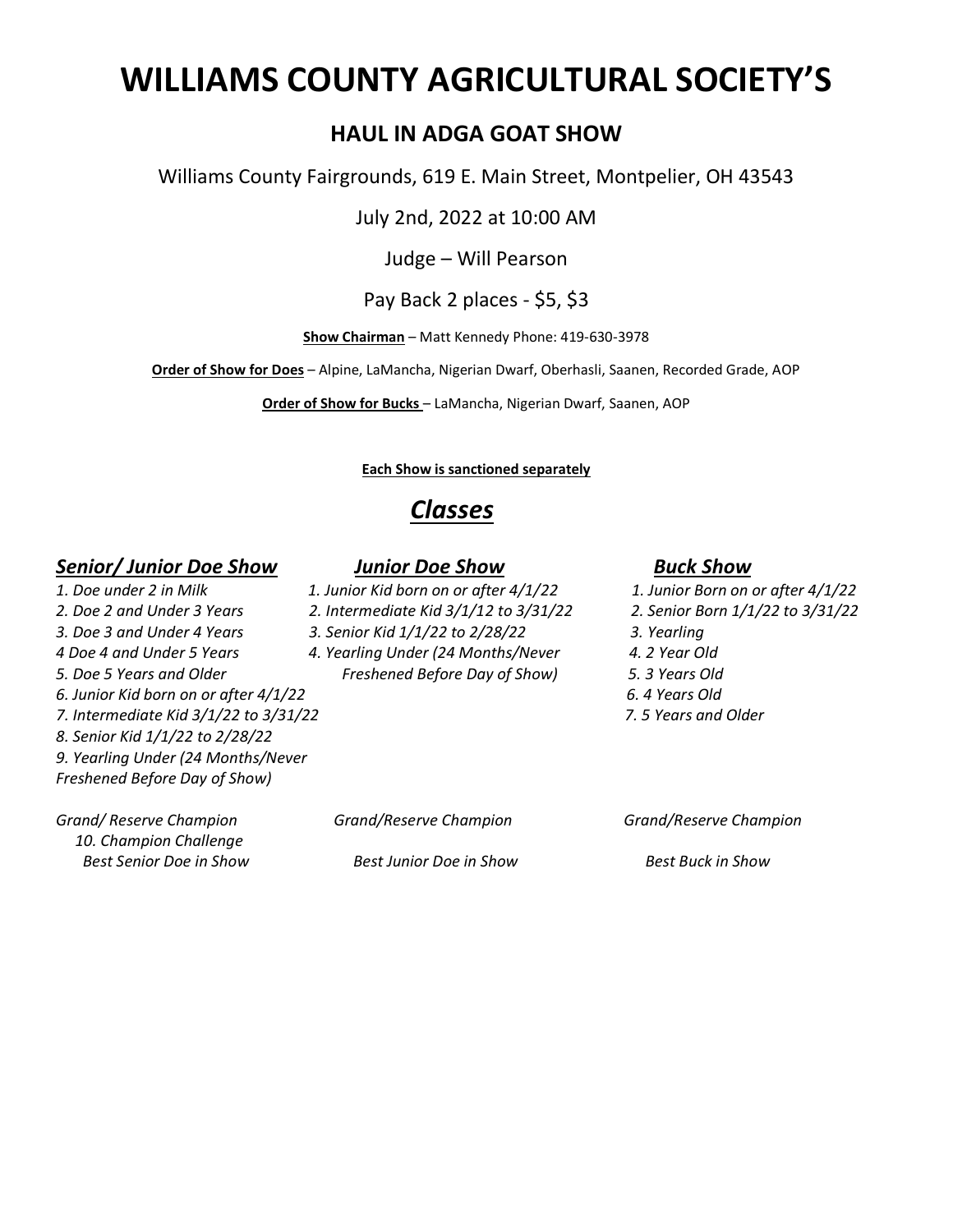#### **RULES**

- 1. Each doe show is sanctioned separately by ADGA for the following breeds: Alpine, LaMancha, Nigerian Dwarf, Oberhasli, Saanen, Recorded Grade, AOP. Buck show is sanctioned by ADGA for the following breeds: LaMancha, Nigerian Dwarf, Saanen, AOP.
- 2. ADGA rules shall govern these shows. The show order is subject to change.
- 3. Entry fees are \$5 per animal. Entries are due by 9:00 AM on 7/2/2022.
- 4. Entry fees must accompany the entry form to the Williams County Agricultural Society, Attention Matt Kennedy, 619 E. Main St., Montpelier, OH 43543. Make check payable to: Williams County Agricultural Society.
- 5. The base date is July 2, 2022 (day of show).
- 6. Judging will begin at 10:00 AM (Ohio time). Please allow time to have your animals inspected and to check in.
- 7. Arrival time is after 9:00 PM on July 1, 2022. Please use the River St. North Gate (livestock gate).
- 8. No pens are available. This is a show off your trailer show. No hay or straw is available.
- 9. The original registration certificate or stamped duplicate application form from the ADGA office is required for all animals under 6 months of age. This must be shown to the show secretary before the start of the show.
- 10. The original registration papers are required for all animals over 6 months of age (unless otherwise allowed per ADGA rules). This must be shown to the show secretary before the start of the show.
- 11. No copies of the registration papers \ stamped duplicate will be allowed.
- 12. Proper health papers are required in the state of Ohio for all animals from other states and must comply with Ohio regulations. Papers and animals will be checked before they are unloaded. Animals showing signs of infectious disease or ill health will be barred from the show ring. Certificate of veterinary inspection must be dated within 30 days of the show. The owner and the veterinarian must attest to the following statement written on the certificate of veterinary inspection: **"The goats in this shipment are not known to be under any movement restrictions because of scrapie and originate from a tuberculosis free herd."** Any questions about the proper paperwork can be answered by calling the U.S. Dept. of Agriculture (614) 469-5602.
- 13. All animals must be from herds that are registered in the National Scrapies Database. They must be properly tattooed or tagged with proper identification. For more information on the National Scrapies Database call the U.S. Dept. of Agriculture (614) 469-5602.
- 14. No dogs in Livestock Show Barn. No horned animals are allowed on the grounds. No Exceptions!
- 15. Any person not acting in an honorable manner will be asked to leave the fairgrounds immediately and not return for the remainder of the show.
- 16. The Williams County Agricultural Society, its members and associates, and the fairgrounds will not be responsible for the loss, damage, theft, injury or illness to animals, equipment, or persons attending.
- 17. A veterinarian will be on call to settle any disputes on barred animals. The exhibitor will pay the expenses of the veterinarian. The veterinarian's decision will be final.